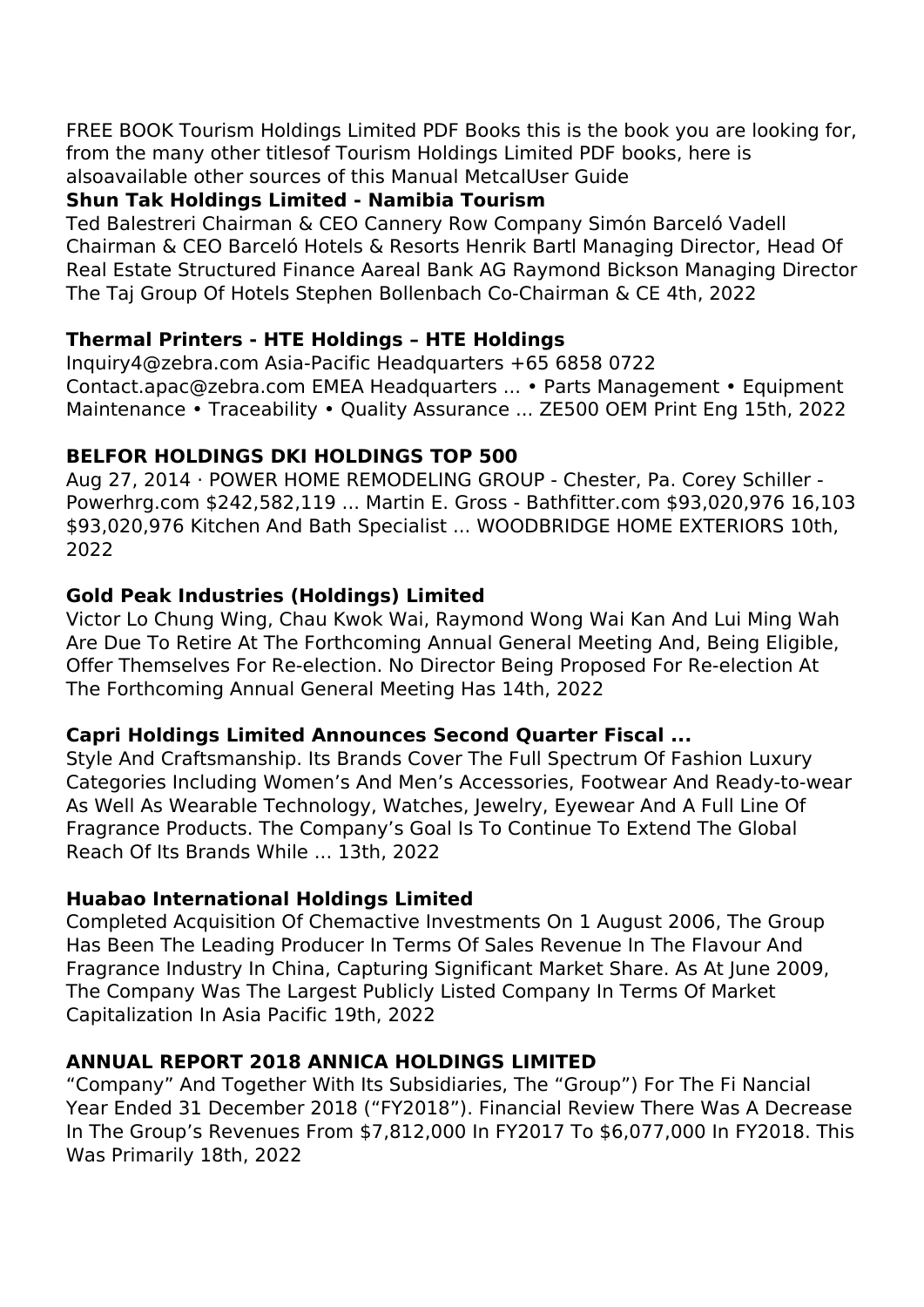# **(COMMERCIAL DIVISION) DOUBLE DIAMOND HOLDINGS LIMITED ...**

Proprietor Of The Trademark Or Its Registered User Using By Way Of The Permitted Use, Uses As Sign Either- ... Reference The Provision Is Supplied Below: "Any Person May Within Sixty Days From The Date Of Any ... Trademark" In Determining This Issue, It Is Pertinent To First Understand That Both Parties Have ... 6th, 2022

### **RAFFLES INFRASTRUCTURE HOLDINGS LIMITED**

Memorandum Of Association Is A Procedural Alteration To Ensure All Statutory Documents Of The Company Are Up -to-date. 2.1.7. The Memorandum Of Association Is, Therefore, To Be Amended, As Set Out Paragraph 2.2 Of This Circular, Which Proposes The Amendments And Changes To Be Made (" Proposed Amended Memorandum Of Association "). 2.1.8. 14th, 2022

### **TOLL HOLDINGS LIMITED AND ITS CONTROLLED ENTITIES ACN 006 ...**

Victoria Express, Skynet And Westrans • Significant Contract Wins Including Coca-Cola Regional Work, Bluescope, X Strata And Westpac The Time Sensitive Operations Of Toll IPEC Continued To Perform Well. Some Signs Of Volume Slowdown Were Evident Through A Reduction In Consignment Sizes. 9th, 2022

### **Crown Holdings (London) Limited - Duff & Phelps**

The Premises John Harvey House, Foundry Square, Hayle, Cornwall, TR27 4HH, The Companies' Former Trading Address Prescribed Part Pursuant To Section 176A Of The Act Where A Floating Charge Is Created After 15 September 2003 A Designated Amount Of A Company's Net Property (floating Charge Assets Less Costs Of 7th, 2022

### **RPMGLOBAL HOLDINGS LIMITED // ANNUAL REPORT 2019**

CHAIRMAN'S REPORT . RPMGLOBAL HOLDINGS LIMITED // ANNUAL REPORT 2020 |2 . There Have Been A Number Of Board Changes During FY2020 With Stewart Butel Leaving In January 2020 And, After 8 Years As Chairman, Allan Brackin Departed On 30 June 2020. In July, The Board Appointed Stephen Baldwin As A Non-executive Director. He Has Extensive 13th, 2022

### **RPMGLOBAL HOLDINGS LIMITED // ANNUAL REPORT 2018**

RPMGLOBAL HOLDINGS LIMITED // ANNUAL REPORT 2018 |4 . Ensuring Customers Receive High Quality And Timely Local Support During And After A Software Implementation Project Continues To Be A Focus For The Company. As A Result, The Company Registered New Wholly Owned Subsidiaries In Both Kazakhstan And Colombia ... 9th, 2022

### **RPMGLOBAL HOLDINGS LIMITED // ANNUAL REPORT 2017**

CHAIRMAN'S REPORT . RPMGLOBAL HOLDINGS LIMITED // ANNUAL REPORT 2017 |3 . On 31 May 2017, The Company Announced It Was Going To Conduct An Unmarketable Parcel (minimum Holding) Buy-back Which Was Concluded On 18 July. A Total Of 14,811 Ordinary Shares (\$8,590.38) Were Acquired From 57 Registered Shareholders Under The 9th, 2022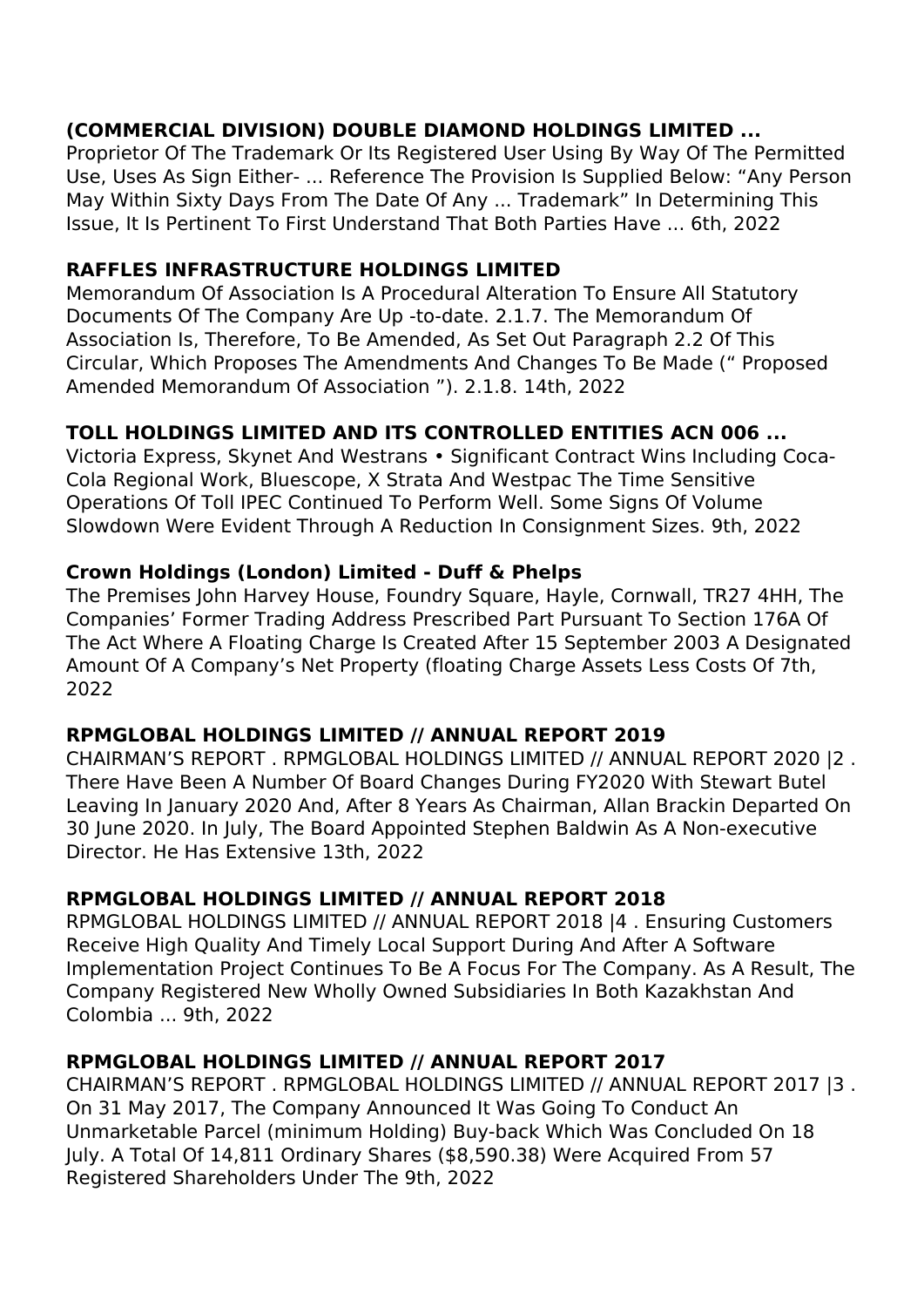## **Company Research Harvey Norman Holdings Limited Retailing**

Harvey Norman Holdings Limited APP Securities Research APP Securities Pty Ltd ABN 45 112 871 842 31 August 2016 2 Sydney Office: Level 41, 259 George Street Sydney NSW 2000 Australia Tel: (61) 2 9226 0000 Website:

Www.appsecurities.com.au This Research Has Been Prepared And Issued By APP Securities Pty Ltd APP Securities And Remains The Property Of APP Securities Pty Ltd. 18th, 2022

# **HARVEY NORMAN HOMEBUSH WEST, N.S.W 2140 HOLDINGS LIMITED ...**

Harvey Norman Holdings Limited: Gerald Harvey . Kay Lesley Page . John Evyn Slack-Smith . David Matthew Ackery . Chris Mentis . Appendix 3Y's In Connection With This Issue Are Attached. This Document Was Authorised To Be Provided To The ASX By Chris Mentis, Company Secretary Of Harvey Norman Holdings Limited. Yours Faithfully, Chris Mentis 1th, 2022

# **HARVEY NORMAN HOLDINGS LIMITED**

Harvey Norman Holdings Limited; ABN ; 54 003 237 545 We (the Entity) Give ASX The Following Information Under Listing Rule 3.19A.2 And As Agent For The Director For The Purposes Of Section 205G Of The Corporations Act. ... Valuation Not Applicable ... 16th, 2022

## **GAYLIN HOLDINGS LIMITED**

One Of The Largest Singapore-based Rigging And Lifting Solutions Providers ... TEUFELBERGER, Usha Martin And Kiswire. ... Engaged In The Supply Of Wire Ropes And Related Fittings To Korean Customers In The Offshore And Marine Industry. 16th, 2022

# **FOOD EMPIRE HOLDINGS LIMITED QUALIFIED OPINION BY ...**

December 2017, The Statements Of Changes In Equity Of The Group And The Company And The Consolidated ... Financial Statements In Singapore, And We Have Fulfilled Our Other Ethical Responsibilities In Accordance With ... The Company Will Be Issuing Its Annual Report 2017, Which Will Contain The Group's Audited Financial Statements For FY2017 ... 17th, 2022

### **27 March 2012 888 Holdings Public Limited Company ('888 ...**

27 March 2012 888 Holdings Public Limited Company ('888' Or The 'Company') Annual Financial Report For The Year Ended 31 December 2011 888, One Of The World's Most Popular Online Gaming Entertainment And Solutions Providers, Presents Its Annual Financial Report For The Year Ended 31 December 2011. Financial Highlights 6th, 2022

### **888 Holdings Public Limited Company ("888" Or "the Group ...**

888 Holdings Public Limited Company ("888" Or "the Group") ... (Q1 2012: US\$6 Million), An Increase Of 27% Year On Year Driven By Stronger Sport Margins ... Representing An Increase Of 23% Since 31 March 2012 B2C • Revenue B2C At